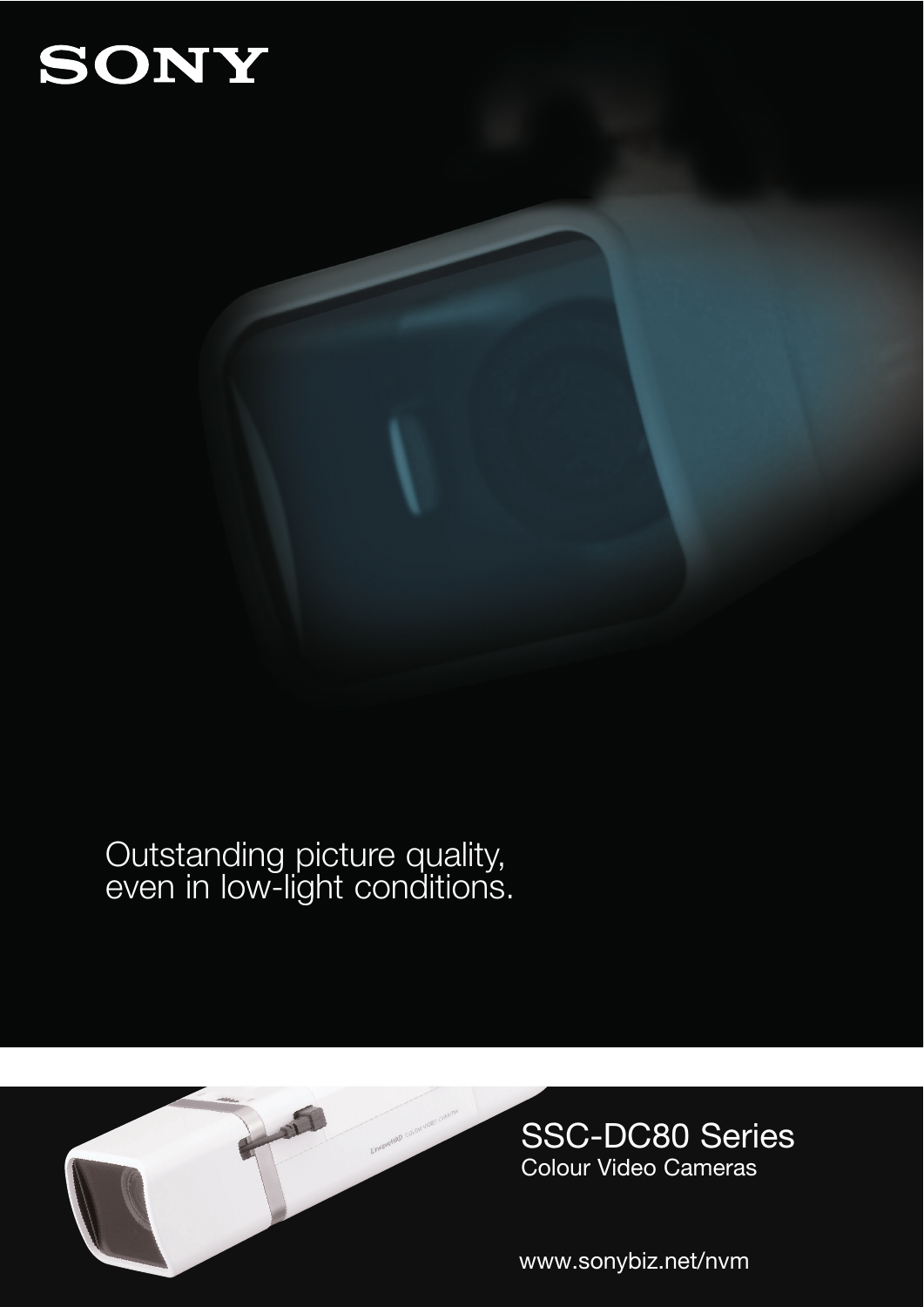## Offering Outstanding Picture Quality, the Feature-rich SSC-DC80 Series is Ideal for High-end Video Monitoring Applications

Sony is pleased to announce the introduction of new additions to its security camera lineup: the SSC-DC80 Series of high-resolution colour video cameras. Equipped with a 1/2-type CCD with Exwave HAD<sup>™</sup> technology, these cameras achieve a high horizontal resolution of 480 TV lines and high sensitivity of 0.4 lx. Incorporating a unique Sony gamma correction function, these cameras can reproduce clear and sharp images in different scene environments, by allowing the user to select the appropriate gamma curve from four preset gamma curve settings. In addition, the Auto Tracing White Balance feature ensures that images are reproduced with the appropriate colour balance in response to changing lighting conditions. Other convenient features such as Privacy Zone Masking, Activity Detection, CCD IRIS™, and On-Screen Menu operation are also available to meet a wide range of video monitoring demands. What's more, the SSC-DC83P camera features dual-power capability (AC 24 V and DC 12 V) to safeguard against unwanted power supply compatibility issues.

**With its outstanding picture quality, the feature-rich SSC-DC80 Series cameras are ideal for high-end video monitoring applications such as in train stations, banks, government facilities, on highways and in many more locations.**

#### FEATURES

#### ■ High Resolution and High Sensitivity

SSC-DC80 Series cameras incorporate a 1/2-type CCD with Exwave HAD<sup>™</sup> technology that achieves sensitivity levels and delivers outstanding picture quality at a high resolution of 480 TV lines.

The minimum illumination of 0.4 lx allows images to be captured clearly even under low-light conditions.

#### ■ Turbo Auto Gain Control (AGC)

SSC-DC80 Series cameras are equipped with an advanced Turbo AGC function. This allows users to boost the camera gain up to 28 dB, enabling viewers of the image to distinguish the subject more easily – even if it is shot in low light. The AGC mode is selectable from OFF, NORMAL, TURBO or MANUAL.

#### ■ Wide Auto Tracing White (ATW) Range

ATW is a feature that automatically adjusts the camera white balance in accordance with any changes in the lighting conditions and different illuminants. This ensures that images with an appropriate colour are always obtained. The SSC-DC80 Series cameras provide an extremely wide ATW range of 2,000K to 10,000K, allowing adjustment-free operation under a variety of light conditions. Also, these cameras feature preset colour temperature settings and user-defined manual settings.

#### ■ CCD IRIS

The CCD IRIS function allows the use of a manual iris lens instead of a more costly automatic iris lens. As image brightness increases, the camera adjusts the exposure by automatically reducing the CCD photo sensor's exposure time (charge accumulation time). This is achieved by using the CCD electronic shutter, which has a range of 1/50 to 1/100,000 second.

#### ■ Variable Gamma Curve

Users can choose from four preset gamma curves including two unique gamma curves, which enable precise brightness level control of captured images. By selecting a gamma curve that is appropriate for a given scene, captured images can be reproduced clearly and sharply.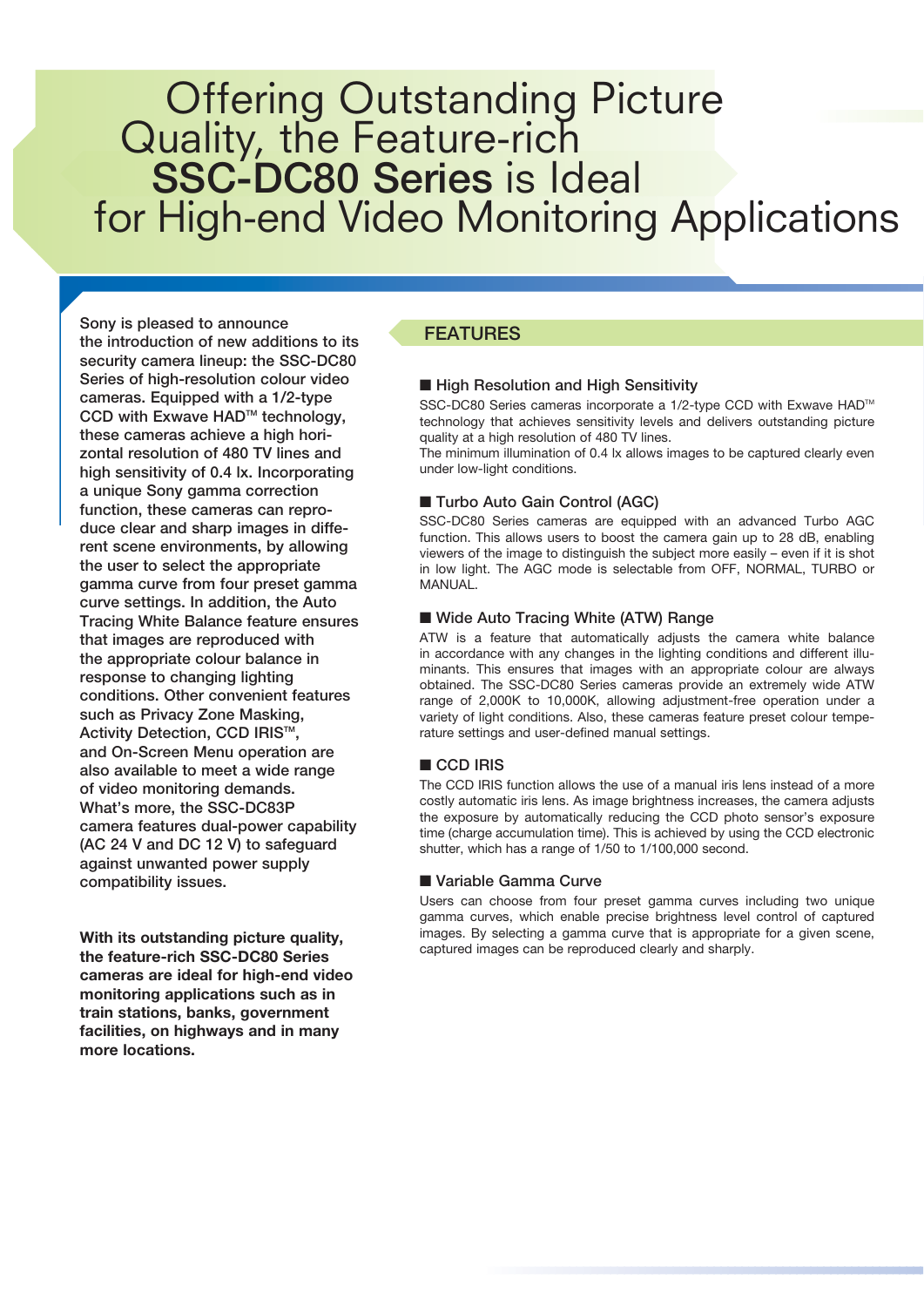

#### ■ Activity Detection Function

The SSC-DC80 Series cameras feature an activity detection function which detects changes within an area of the picture designated by the user. When activity is detected, the camera superimposes a blinking "ALARM" indication on the video monitor and outputs an alarm trigger signal to external equipment. Up to three user-defined detection areas can be freely selected. The on-screen, superimposed "ALARM" message is 10 seconds in duration, while the alarm trigger signal output can be selected within the range of 0.5 and 10 seconds.

#### ■ Stylish Design

A stylish rear panel cover and transparent lens cap come as standard on these cameras, so the camera will not detract from the natural decor of the room in which they are installed.

#### ■ DC Servo/Video Servo Lens Compatibility

These cameras are easily connected to either DC-servo or video-servo lenses.

#### ■ CS-/C-Mount Lens Compatibility

These cameras can be used with both CS- and C-mount\*1 lenses so that users can select the appropriate lens type to match the monitoring applications.

\*1 Supplied C-mount adaptor is required.

#### ■ Privacy Zone Masking

With the Privacy Zone Masking function, unwanted or prohibited areas within an image can be masked. Up to two masking blocks can be freely selected in width and height. Once the blocks have been defined, the areas either inside or outside of those blocks can be masked.

#### ■ User-friendly Operation

#### ON-SCREEN SETUP MENU

Camera settings can be made through the on-screen menu using the cursor keys on the side panel of the camera. Up to two customised settings can be stored in the memory to quickly recall specific setup conditions.

#### CAMERA TITLE INDICATION

To easily identify individual cameras, users can assign a title of up to 24 characters to each unit, which can then be superimposed onto a video monitor screen. The position of the superimposed title is selectable from OFF, TOP LEFT, TOP RIGHT, BOTTOM LEFT, or BOTTOM RIGHT.

#### CUSTOM TEMPLATES

To easily and quickly set up any of the SSC-DC80 Series cameras, appropriate values for each of the following settings can be preset as a Scene: Exposure, Auto Gain Control (AGC), Back Light Compensation (BLC), Video Level, Gamma Curve, and White Balance. Simply choose the appropriate Scene from the menu, and the camera settings are automatically changed.

The following six preset Scenes are available: Building Entrance, Office, Parking Lot, Subway, Lobby, and Station.

Preset values can also be changed manually, providing users with the flexibility to capture images using other more suitable values when necessary.

#### ■ Privacy Zone Masking Function





Setup screen **Setup screen** Mask image Camera Side Panel Camera Side Panel Camera Side Panel Camera Side Panel Camera Side Panel Camera Side Panel Camera Side Panel Camera Side Panel Camera Side Panel Camera Side Panel Cam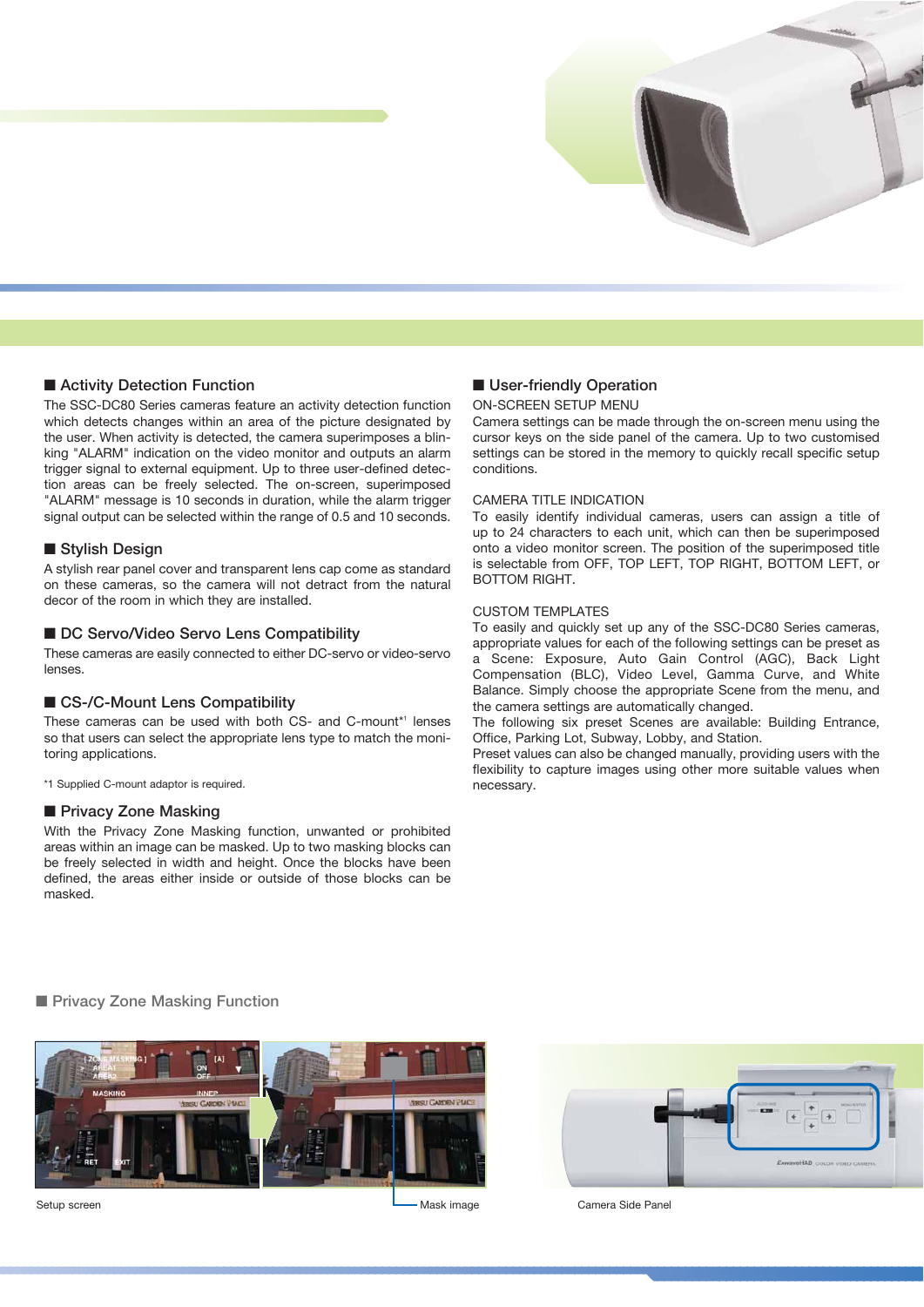

#### ■ Flexible Power Operations

The SSC-DC80P operates on 12 V DC power. If required, optional YS-W270P/W170P Camera Adaptors can be used with this camera to transmit video, sync signals and power using a single coaxial cable for flexible operation. The SSC-DC83P accepts both 24 V AC and 12 V DC power and will automatically switch modes depending on the power source. The SSC-DC88P operates on 220 to 240 V AC power.

#### ■ Sync System

The SSC-DC80P features an internal sync and a VS (Video and Sync) /VD\*2 for external synchronisations. The VD sync method contributes to easy installation since it eliminates the need for H-phase adjustment. The SSC-DC83P/DC88P features an internal sync and an AC line lock/VS for external synchronisation. When AC line lock is selected, the V-phase can be adjusted by ±90°.

\*2 An optional YS-W270P/W170P Camera Adaptor is required to generate a VD sync signal.

#### ■ Interfaces

SSC-DC80 Series cameras are equipped with an industry-standard BNC connector for composite video signals and an S-Video connector for higher-quality images.

CAMERA Image device 1/2-type CCD with Exwave HAD technology Number of<br>effective pixels 440,000 (768 x 494)  $(H \times V)$ Auto Gain Control Turbo/Normal/Manual/Off White balance mode ATW-pro/ATW/3200K/5600K/Manual Lens type CS/C<sup>\*</sup>-mount (\*C-mount adaptor is supplied), DC/Video servo auto iris CCD iris ON/OFF, 1/50 to 1/100,000 s switchable Back-Light SPOT/WEIGHT/OFF switchable<br>Compensation (BLC) Analogue video output BNC x 1, 1.0 Vp-p, 75Ω, Sync negative, S-Video x 1 Signal system PAL Sync system Internal/VS/VD Internal/VS/VD Internal/AC Line lock/VS Horizontal Resolution 480 TV lines S/N ratio More than 57 dB (AGC OFF, WEIGHT ON) Minimum illumination 0.4 lx (50 IRE, F1.2, Turbo AGC ON) **GENERAL** Mass approx. 560 g (1.4 oz) approx. 550 g (1.3 oz) SSC-DC80P SSC-DC83P SSC-DC88P

**SPECIFICATIONS** 

| Mass                                 | approx. 560 g (1.4 oz)                                                                                       | approx. 550 g (1.3 oz)                         | approx. 600 g<br>(1.5 oz)   |
|--------------------------------------|--------------------------------------------------------------------------------------------------------------|------------------------------------------------|-----------------------------|
| Dimensions (W $\times$ H $\times$ D) | $70 \times 57 \times 260$ mm (2 $7/8 \times 2$ 1/4 $\times$ 20 1/4 inches) (including front and rear covers) |                                                |                             |
| Power requirements                   | Multiplexing<br>with the<br><b>YS-W170P/</b><br>W270P, or<br>DC 12 V ±10%                                    | AC 24 V $\pm$ 10%.<br>50 Hz or<br>DC 12 V ±10% | AC 24 V $\pm$ 10%.<br>50 Hz |
| Power consumption                    | 4.6 W                                                                                                        | 4.4 W                                          | 4.2 W                       |
| Operating temperature                | -10 to 50 °C (14 to 122 °F)                                                                                  |                                                |                             |
| Storage temperature                  | -40 to 60 °C (-40 to 140 °F)                                                                                 |                                                |                             |
|                                      |                                                                                                              |                                                |                             |

#### SUPPLIED ACCESSORIES

Lens mount cap, Operating instructions, Front cover, <br>Rear cover, Screws (2), C-mount adaptor cap, Operating

```
instructions,
Front cover,
Rear cover,
Screws (2),
```
Power cable

#### CAMERA ADAPTORS

|                                      | <b>YS-W270P</b>                                                                                  | <b>YS-W170P</b>                                      |  |
|--------------------------------------|--------------------------------------------------------------------------------------------------|------------------------------------------------------|--|
| Video output                         | BNC(8), composite video                                                                          | BNC(2), composite video                              |  |
| Signal system                        | PAL                                                                                              |                                                      |  |
| Video input                          | Camera in, BNC(4)                                                                                | Camera in, BNC(1)                                    |  |
| External sync                        | VS or VD-W                                                                                       |                                                      |  |
| Internal sync                        | MPX-VS or MPX-VD-W                                                                               |                                                      |  |
| Max. cable length                    | 300 m (984 ft) using RG-59B/U<br>500 m (1640 ft) using RG-6A/U<br>600 m (1968 ft) using RG-11A/U |                                                      |  |
| Cable compensation                   | 3 positions                                                                                      |                                                      |  |
| Power requirements                   | AC 220 to 240 V, 50 Hz                                                                           |                                                      |  |
| Power consumption                    | 49.5 W                                                                                           | 15 W                                                 |  |
| Operating temperature                | -10 to 50°C (14 to 122°F)                                                                        |                                                      |  |
| Mass                                 | 3.8 kg (8 lb 6 oz)                                                                               | 1.9 kg (4 lb 3 oz)                                   |  |
| Dimensions (W $\times$ H $\times$ D) | 424 x 52 x 345 mm<br>(16 3/4 x 2 1/8 x 13 5/8 inches)                                            | 212 x 52 x 345 mm<br>(8 8/3 x 2 1/8 x 13 5/8 inches) |  |

#### REAR VIEW **MODE DC IN/VD IN VIDEO OUT A-MONITOR OUT SYNC DC IN/VD IN VS IN SYNC VIDEO OUT** VS IN **A B LL INT LL INT** 6 (@) (⊙) **RS-485 RS-485 RS-485 TERM TERM TERM OFF ON OFF ON OFF ON VIDEO OUT B-VS IN VIDEO OUT B VS IN IO** SWIPPONT **I/O + I/O + 1 S VIDEO OUT S VIDEO OUT S VIDEO OUT 1 2 DC DC AC 3 12V 12V 24V 4 – – 2 SEE INSTRUCTION MANUAL CLASS 2 WIRING SEE INSTRUCTION MANUAL CLASS 2 WIRING** SSC-DC80P SSC-DC83P SSC-DC88P DIMENSIONS Unit: mm (inches) 260 (20 1⁄4)  $\begin{array}{|c|c|c|c|c|c|}\n\hline\n\hline\n\text{70 (2 7%)} & & \text{60 (2 3%)} \end{array}$ 110 57 (2 1⁄4)SONY **LENS** COLOR VIDEO CAMERA

130 (5 1⁄8)

#### ■ On-screen Setup Menu

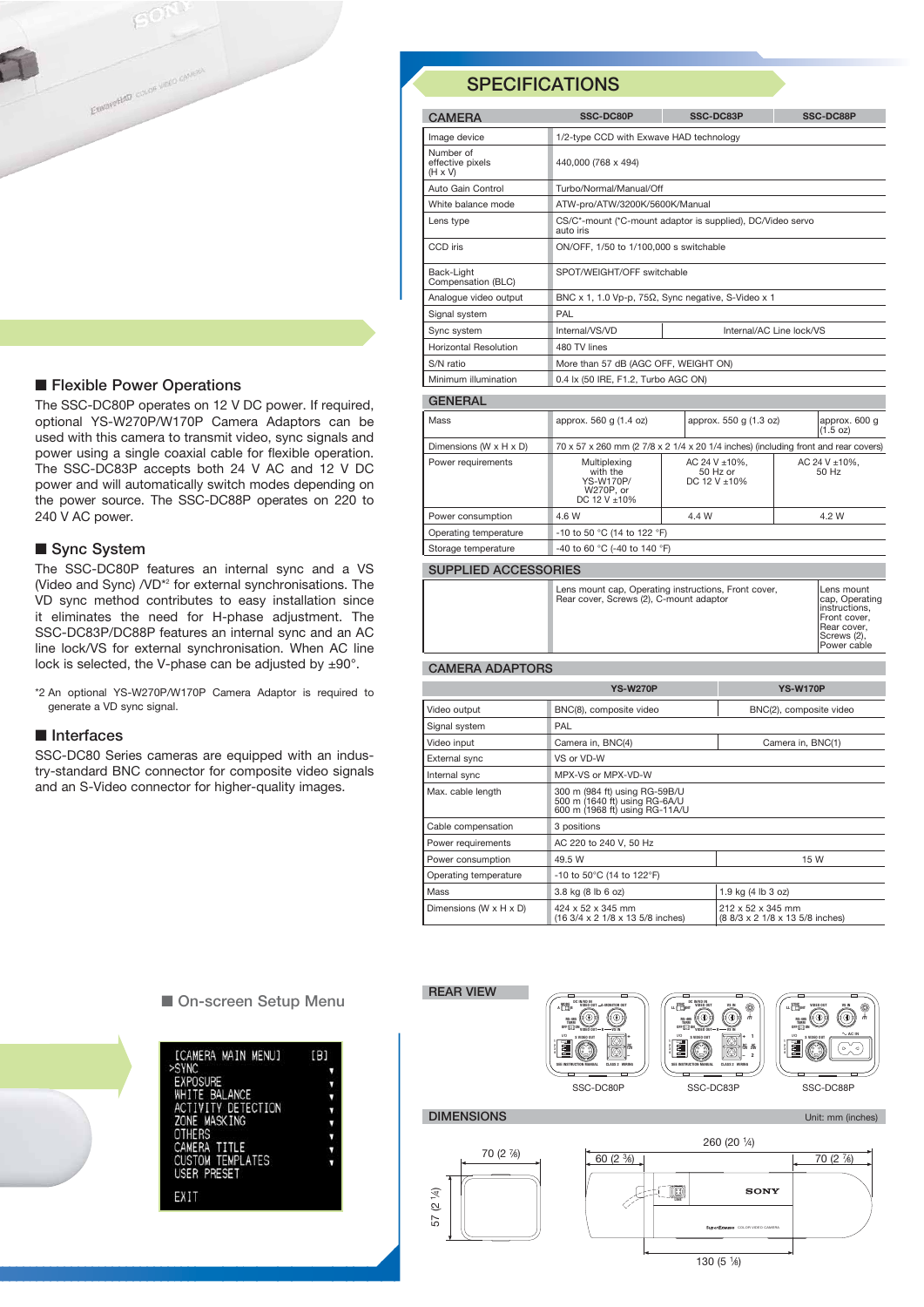

# OPTIONAL ACCESSORIES

 $= 0 + i \pm 1 \pm i \pm 1 \pm i \pm 1$  $-1 - 7$ 

YS-W170P Camera Adaptor

YS-W270P Camera Adaptor